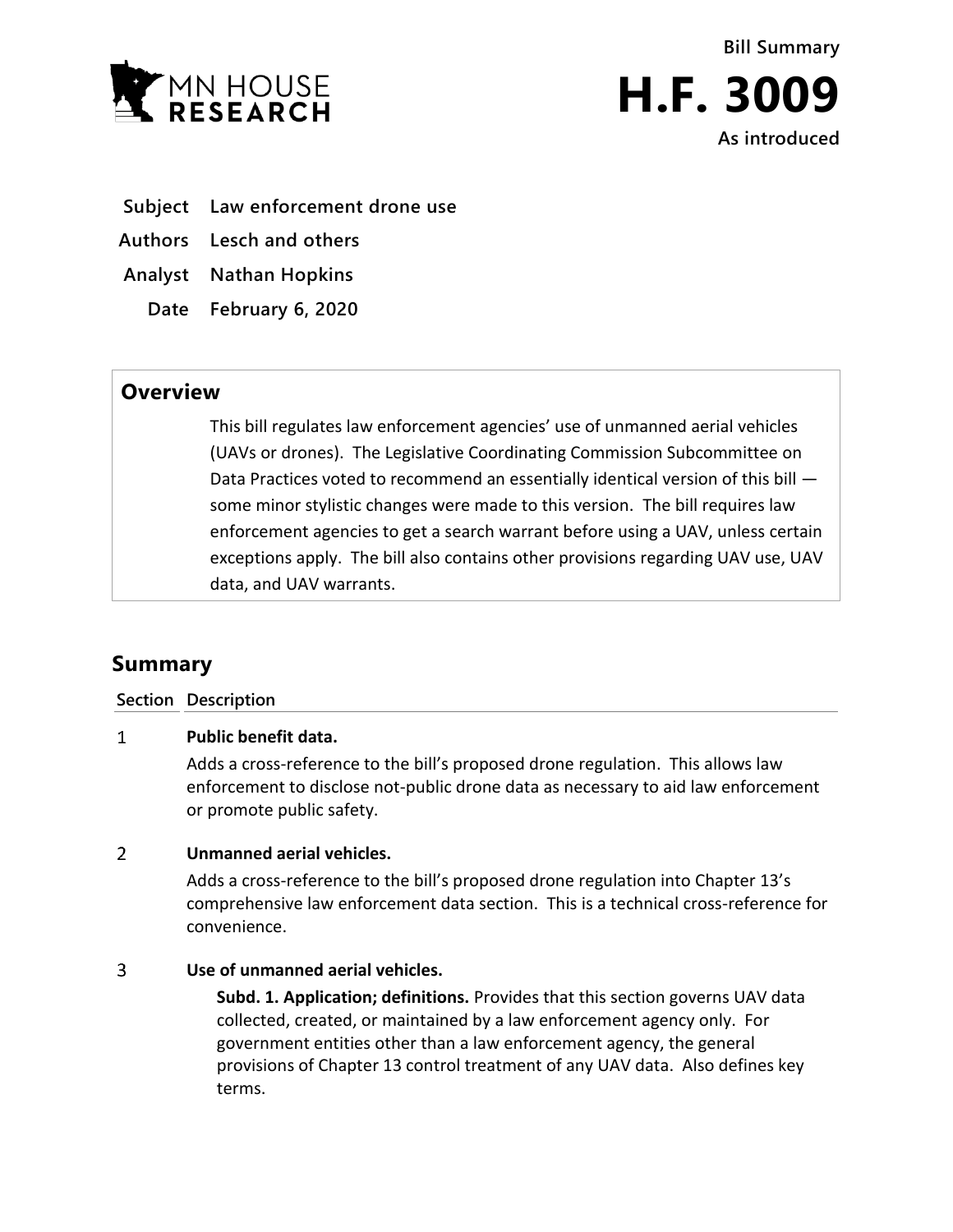### **Section Description**

**Subd. 2. Use of unmanned aerial vehicles limited.** Requires a law enforcement agency to get a court-issued search warrant in order to operate a UAV, unless one of the exceptions in subdivision 3 applies.

**Subd. 3. Authorized use.** Allows a law enforcement agency to operate a UAV *without* a search warrant in the nine enumerated circumstances.

**Subd. 4. Limitations on use.** Sets out certain general restrictions on law enforcement use of drones.

**Subd. 5. Documentation required.** Requires a law enforcement agency to create detailed documentation each time it uses a UAV.

**Subd. 6. Data classification; retention.** Classifies data collected by a UAV as private or nonpublic, subject to the enumerated provisions in paragraph (a). Exempts UAV data collection by law enforcement from Chapter 13's Tennessen warning provision. Requires UAV data to be deleted within seven days unless the data is part of an ongoing criminal investigation.

**Subd. 7. Evidence.** Provides that data collected in violation of this section may not be used as evidence in a proceeding against the data's subject.

**Subd. 8. Remedies.** Provides a private right of action for individuals aggrieved by a violation of this section. This private right of action is in addition to the other civil and administrative remedies available under Chapter 13.

**Subd. 9. Written policies required.** Requires a law enforcement agency that uses a UAV to establish a policy governing UAV usage, and to make that policy publicly available.

**Subd. 10. Notice; disclosure of warrant.** Requires the courts to notify individuals who have been the subject of a UAV warrant, but allows the warrant to remain confidential (so that no notice will be given) in certain circumstances. Even if a UAV warrant remains confidential, however, it must be made public if the evidence from the warrant is used in a criminal proceeding.

**Subd. 11. Reporting.** Requires reporting by law enforcement on UAV use. Requires reporting by the state court administrator on UAV warrants.